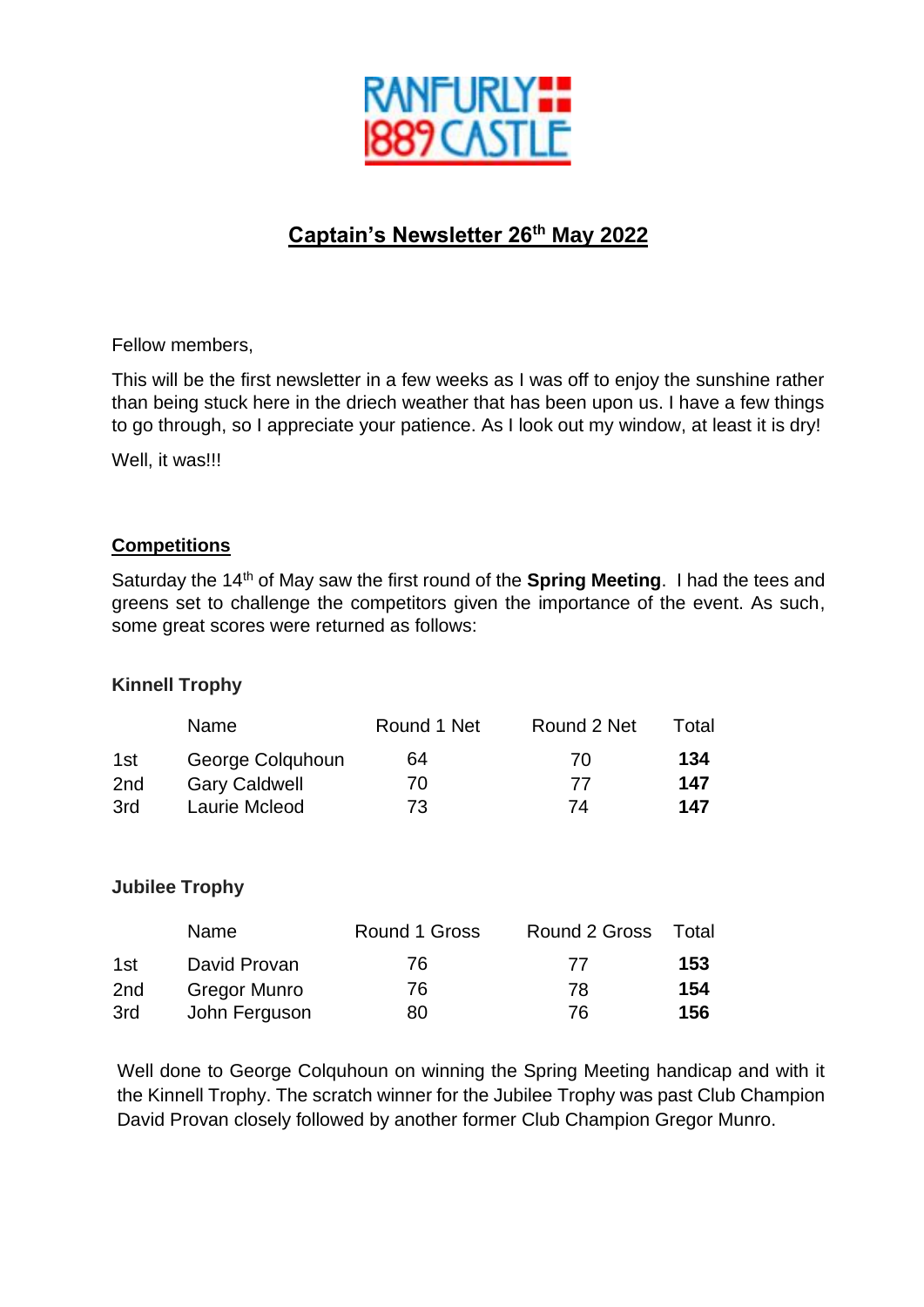# **Club Championship Qualification**

Qualifying for the Club Championship and Senior Club Championship is decided by the best 2 Gross scores from the 4 qualifying competitions.

May Medal Spring Meeting 1 & 2 June Medal

The top 15 (Club Championship) and top 7 (Senior Club Championship), along with the defending champion, qualify for the knock-out stages of each championship.

In the event of a tie, the player with lowest gross score from the 2 best Gross scores will qualify e.g., if 2 players have a total of 150 for the 2 scores, Player 1 with a 74 and 76, Player 2 with a 75 and 75, Player 1 qualifies due to the 74 being the lowest score.

If a competitor qualifies for the Club Championship and the Seniors' Club Championship, they will be able to play in both. If a competitor qualifies for two Finals, then the Club Championship takes priority.

The **Welcome Quaich** was played on Sunday 22nd May and, after some strong winds and generally tough playing conditions, the winner was Wilson Friel with a commendable 37 points closely followed by Andy McCrystal on 35 points. There were very few other great scores due to the challenging weather.



The ladies Medal/Finals/Qualifier was played on the 18<sup>th</sup> of May with the result as follows:

- 1. Anne Robinson +2 (76 net)
- 2. Louise Cooper +4 (79 net)
- 3. Pamela Mackenzie +7 (81 net)

The Thursday Stableford on the 19<sup>th</sup> of May was won by Angus Gould with a sensational 45 points closely followed by Callum Stevenson on 38 points.

Some great scores out there so well done to everyone taking part.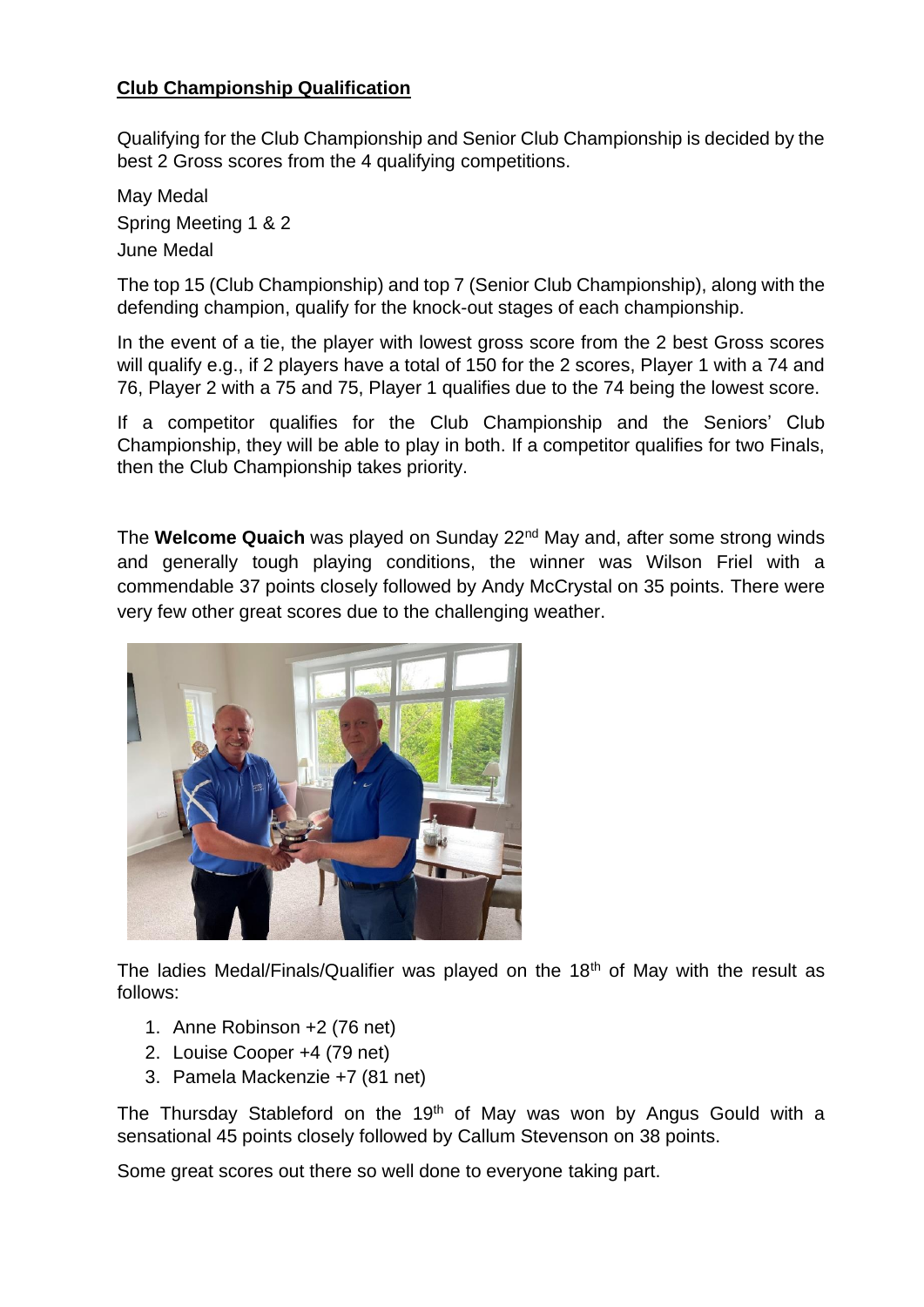# **Catering and Hospitality**

Leanna has kindly asked if any of our members know of anyone looking for summer work as there are opportunities for bar and catering work throughout the season. There is also a part time vacancy for a chef. We would ask anyone interested to please contact Leanna at the Clubhouse [hospitality@ranfurlycastlegolfclub.co.uk](mailto:hospitality@ranfurlycastlegolfclub.co.uk)

Please see the following Curry Night for Friday the 24<sup>th</sup> of June. I would ask that you book early as the fish nights have become a great success and I envisage the curry evening to be every bit as popular.

#### [Curry Night Pdf](https://www.ranfurlycastlegolfclub.co.uk/uploads/document/curry-night-240622.pdf)

**Captain's Night** on Saturday 11<sup>th</sup> of June is now filling up nicely and can I ask that you get in and book your place as soon as possible to avoid disappointment. Leanne is also looking for those already booked to pay and to choose their starter and main course a week before the event. Please see the following for the menu:

#### [Captain's Night Menu Choices](https://www.ranfurlycastlegolfclub.co.uk/uploads/document/captains-night-menu-options.pdf)

Tickets cost £25 per person and can be purchased through Leanna at the bar, and I guarantee a great night will be had by all. The event will be from 6.30 for a 7pm meal with entertainment in the form of Platinum Duo who have performed at the Castle in the past. I look forward to your support.

#### **Course/Greens**

The course is now starting to show its teeth as the grass starts to grow and the rough starts to get up, making it more important to keep your ball on the short stuff. Craig has continued with the necessary greens' maintenance where possible with light top dressing along the way. The greens, have indeed, not been quite as good in the last week and a half as they were earlier in the season. This seems to be a Ranfurly Castle thing - as I look back every year this pattern continues.

The rhododendron bushes are out in all their glory at number 12, with colourful displays at the back of the  $17<sup>th</sup>$  green adding great colour at this time of the year.

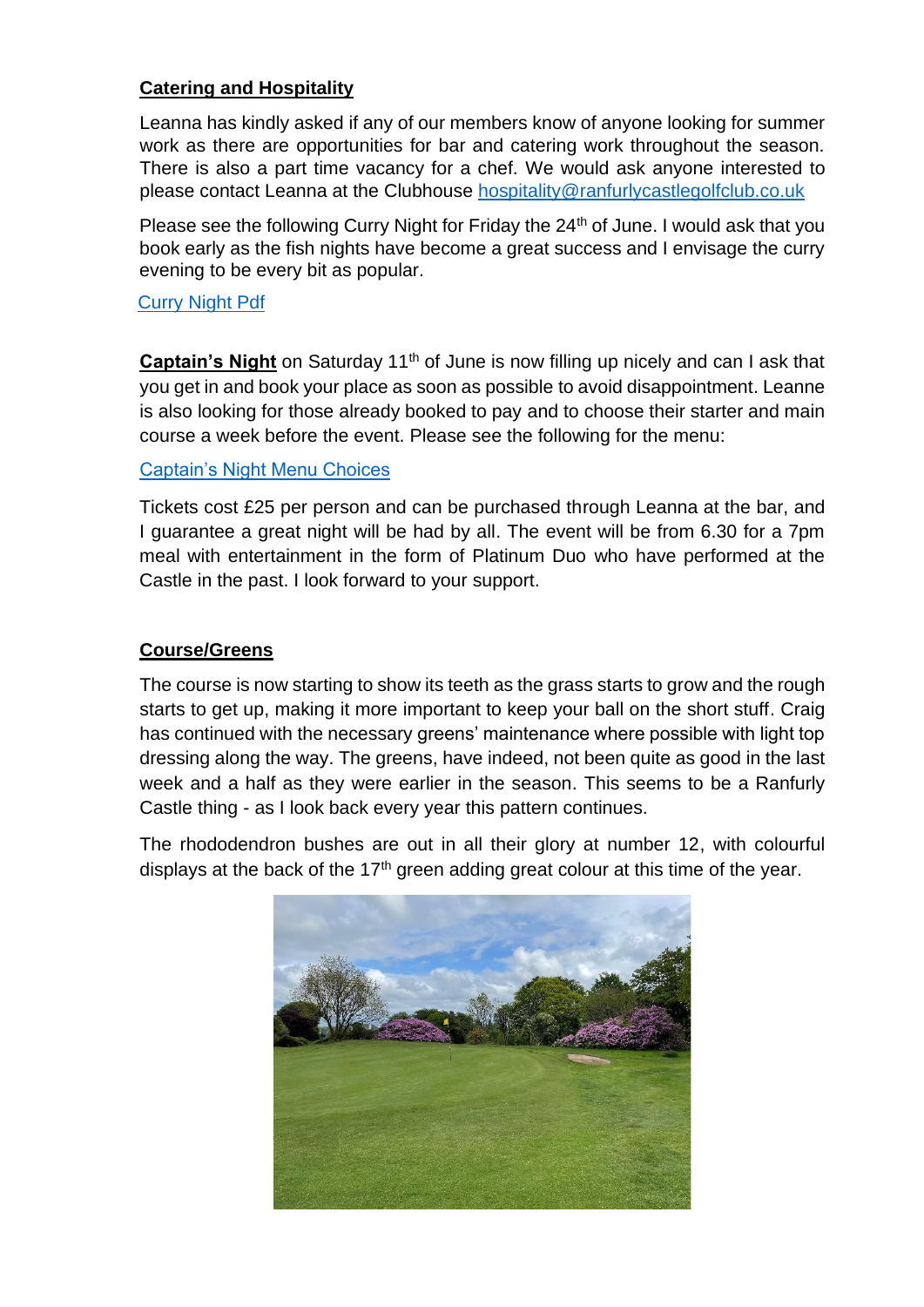I certainly noticed in my travels into the rough that the grass is starting to grow and there are now wispy areas that tangle with your clubs. The fairways remain generous as it is ever so important to keep the ball on the short grass.

The tee boxes are now starting to grow after a heavy winter period and poor weather conditions. We will hopefully get the chance to move the tee boxes into different positions as the season progresses, thus offering increased protection for the more used teeing areas.

The divoting was a great success and you can already see the improved surfaces and regeneration of the damaged areas.

Our Head Greenkeeper is still on the lookout to increase his complement of greens staff with the vacant posts proving difficult to fill.

# **Social Events**

Unfortunately, the quiz has had to be cancelled due to unforeseen circumstances and a new date will be arranged and communicated.

We are in the process of looking at ways to fit in social events to suit a wider audience as we start to get into the season. Hopefully, Captains Night will set the tone, and the bar and club gets the support necessary to increase the social calendar. It cannot be underestimated the significant strain placed on socialising due to the Covid pandemic. Hopefully we can start to buck that trend.

## **Newton Shield Team**

The Team have had a very tough schedule of late due to lack of availability. A draw was the best we could get at home to Erskine and then suffered a heavy defeat away to Kilmacolm with a weakened side. It's not looking too favourable this season, but the team will keep plugging away to get a play-off spot.

Next up was Ralston at home, again, with a severely depleted side. Unfortunately, we went down 4.5-3.5 with the reigning champions panicking going into the last few holes. Good wins from myself, debutant Brian Glover and Steven Lamont and a half from Ian Mitchell meant we came up just short. Manager Alan Gordon praised the valiant effort.

## **Juniors**

The juniors continue with their season as the Newton Shield gets underway. Junior Convener David Provan has been impressed with some of the golfing talent progressing through the Castle. The young players should start to benefit from coaching from our professional Stuart.